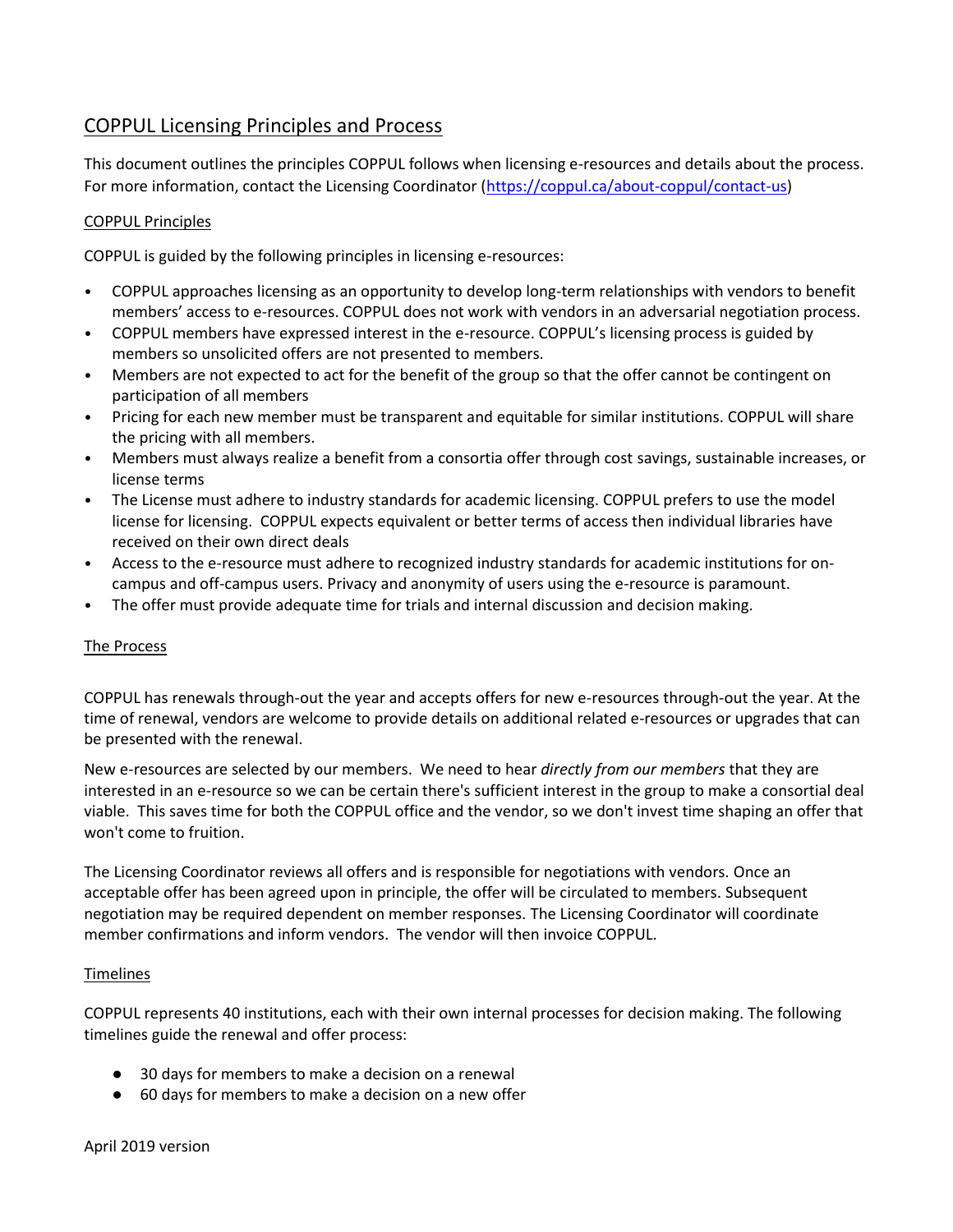- 30 days prior to end-of-year (March 31) for closing end-of-year one-time offers
- 30-60 days for trials
- 60-90 days prior to the end of the term for presentation of renewal details to the Licensing Coordinator
- 60-90 days for discussion of a new offer until presentation to members
- 60 days for payment from the time COPPUL receives the invoice
- 60 days past the end of a renewal term to extend members' access to e-resources. This ensures access is not cut-off to current subscribers as a result of delays from extenuating circumstances in the renewal process

#### Information check-list for offers and renewals

The following information is requested for each renewal or new offer:

- E-resource description
- Links to title lists (Excel and KBart) and/or MARC records
- Promotional materials (PDF or Web links), and Webinar offers
- Pricing for current subscribers
- Counter-compliant usage for each institution for the previous year
- For new offers, details on COPPUL members that are already licensing the product directly, including pricing
- Pricing structure for potential new joiners. Pricing for university and college sectors is required.
- License. Please review the [COPPUL Model License](https://coppul.ca/sites/default/files/uploads/Model_license2017.docx) that we use as the basis for our agreements.
- Trial link or contact information to set up trials

#### Offer presentation and communication processes

COPPUL manages the presentation process of renewals and offers to members via an internal listerv and Website. Vendors should not contact librarians, faculty, administrators or any potential users at COPPUL institutions directly with consortia renewal or new offer details without permission of the COPPUL Licensing Coordinator.

Members will be polled to determine interest in pursuing a negotiated offer if there is interest by two or more members. Members need at least a month to consider and respond to renewals and new offers.

#### Promotion of products

COPPUL will work with the vendor to communicate Webinars and distribute promotional materials for new offers and at the point of renewals. COPPUL does not normally re-promote products to its members during a licensing term unless there are significant issues with a product, such as loss of access, a new platform or significant changes to content. Vendors are welcome to work directly with member librarians to provide training and information about changes or new opportunities. Promotion to faculty, administration, or users directly is not allowed without permission from the librarians at the local institution. Members will notify COPPUL if they wish to change or upgrade their subscriptions during the term of a license or at the point of renewal.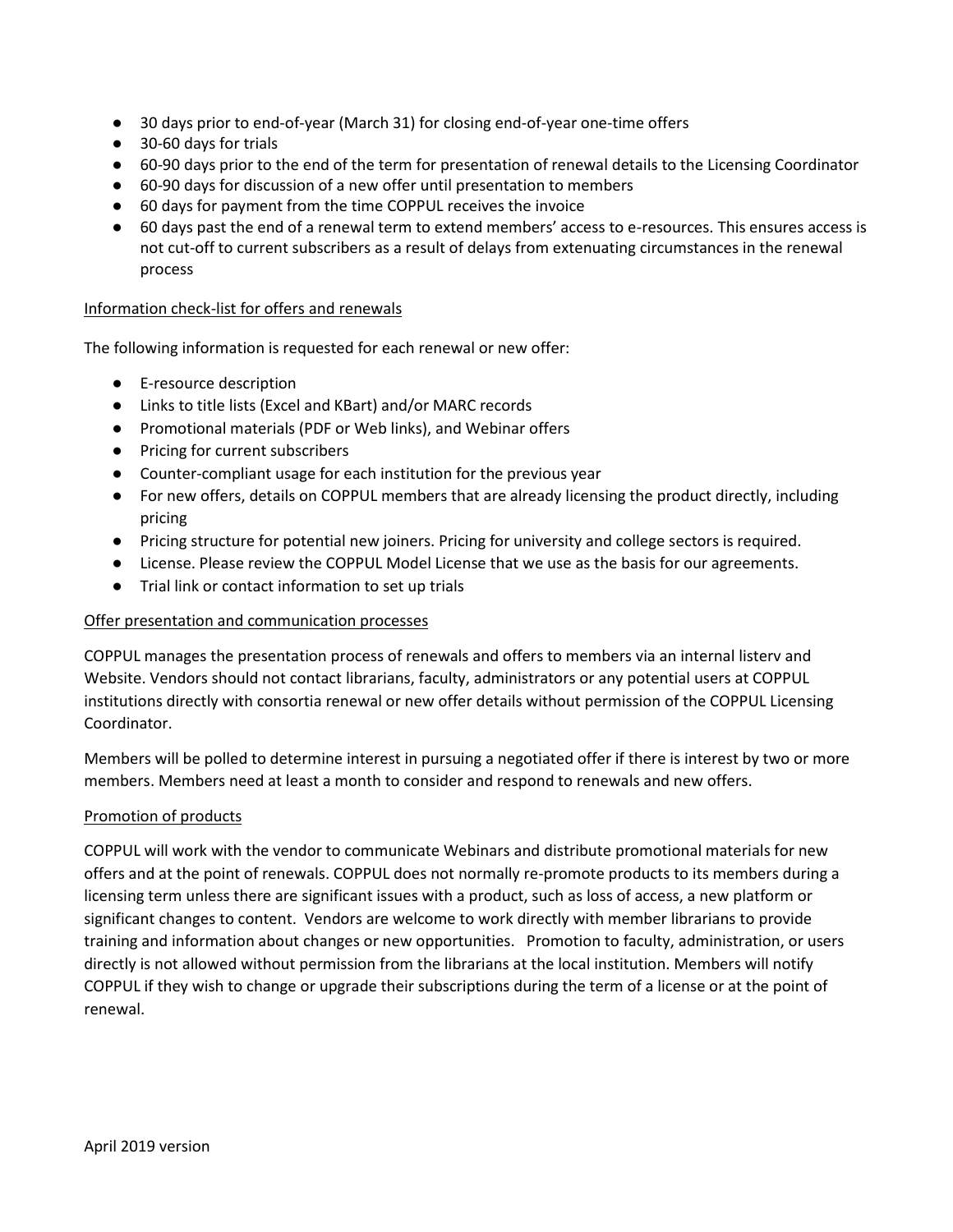#### Pricing Framework

Consortia deals must provide financial benefits, that an institution would not achieve acting independently, through additional consortia discounting or preferential inflationary increases. Offers must have a clear discount threshold. Members must see up-front what savings they can expect. COPPUL does not benefit economically from any discounts offered by vendors so all savings will be passed on directly to members.

Pricing must be provided for university and 2 year and 4 year college sectors.

- COPPUL processes are transparent so that members see the pricing of every member.
- Pricing models must be equitable so that institutions of similar sizes or programs have similar pricing.
- Institutions must be able to predict how their pricing will change as their institution grows in student population, teaching programs, or research intensity.

In the case where an institution had a prior "preferred pricing" relationship with the vendor for a product subsequently offered through COPPUL, the institution will be "grandfathered" into the deal with their "preferred pricing", and will be able to be counted as a COPPUL participant, receive COPPUL negotiated increases, and be included in the consortia license. If an institution had a prior deal with pricing that was not as advantageous as the COPPUL deal, the institution will be allowed to receive the new negotiated consortia pricing. COPPUL will not work with vendors who attempt to negotiate better deals directly to an individual institution than offered to other members of the consortia. COPPUL will not work with vendors that offer consortia pricing directly to institutions, or through third-party service providers, without COPPUL's approval, thereby removing COPPUL from the process.

COPPUL will enter into 2 and 3 year multi-year agreements, billed on an annual basis. This provides predictable pricing over the term of the agreement. Participation in a multi-year agreement is voluntary, and a single year renewal option must also be provided. Multi-year agreements require an opt-out clause in the license that allows an institution to leave the deal mid-term due to budgetary difficulties, without penalty to the institution or other institutions remaining in the deal. The opt-out clause for multi-year agreements is available in the COPPUL model license.

If a library joins or upgrades a COPPUL subscription mid-term, the vendor will invoice COPPUL for the pro-rated amount and then will include the institution in the next COPPUL annual renewal invoice.

#### Pricing Models

In most cases, COPPUL will use the vendor pricing model if the model is transparent, equitable, and predictable. Institution classification models, such as Carnegie [\(http://carnegieclassifications.iu.edu/\)](http://carnegieclassifications.iu.edu/), can be adapted to align with the Canadian context. The Canadian Knowledge Research Network (CRKN) banding system [\(https://www.crkn-rcdr.ca/en/banding-system](https://www.crkn-rcdr.ca/en/banding-system) ) has been used as a Canadian equivalent to the Carnegie Classification. The Licensing Coordinator will work with the vendor's pricing team to help translate these models into the COPPUL context.

For Full Time Equivalent (FTE) based pricing, COPPUL maintains current counts of student counts [\(https://coppul.ca/licenses-products/fte-information\)](https://coppul.ca/licenses-products/fte-information).

For subject specialized resources, pricing should reflect the targeted user group and provide flexible options to keep the e-resources affordable for the targeted user group. For example, specific subject departments FTE can be provided, which is the preferred count to use rather than the general student population count for subject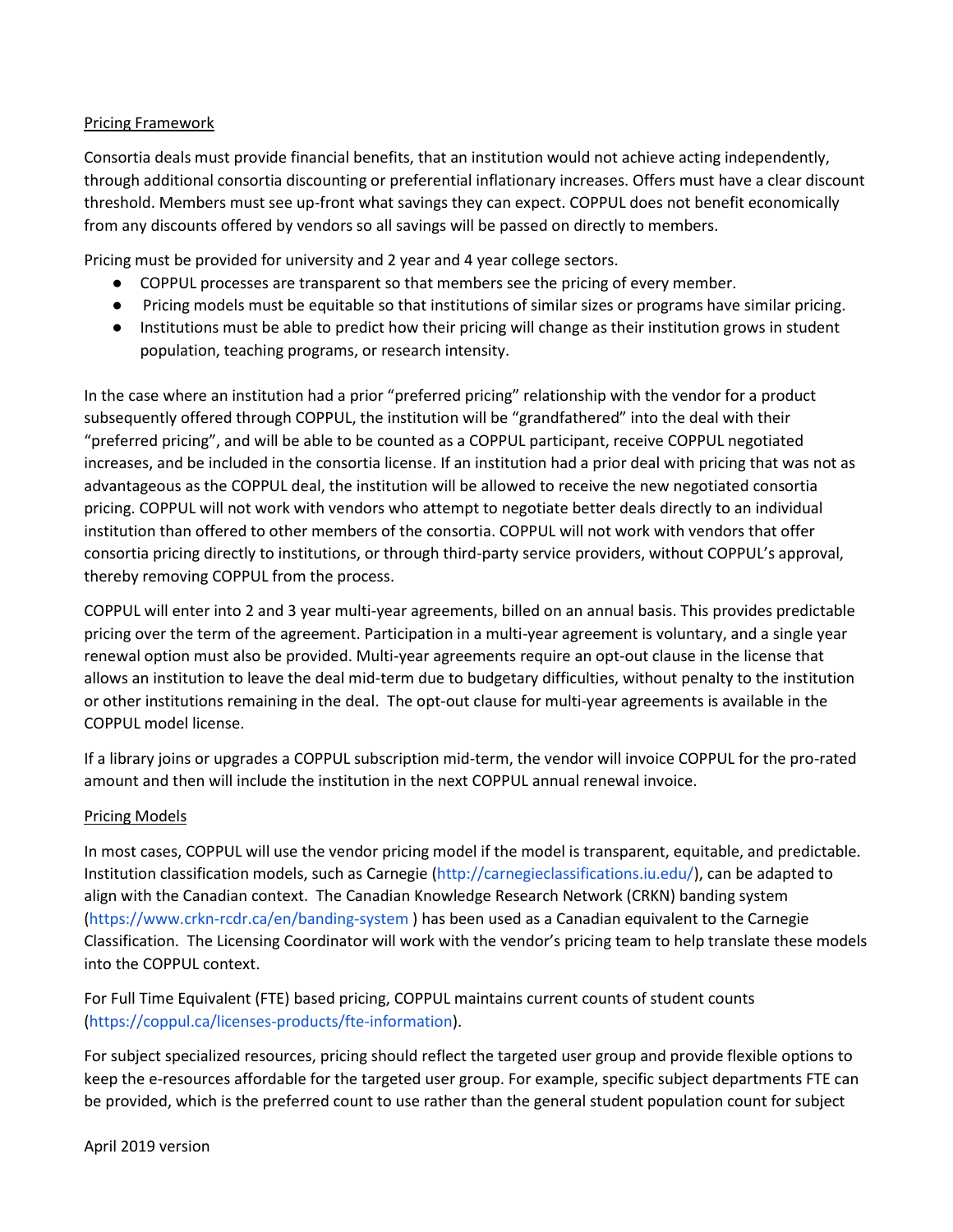targeted e-resources. Concurrent user access models are also acceptable as a pricing model for institutions to obtain the number of simultaneous users required for the specialized user group. Pricing options that include limiting access through authentication methods such as single-sign-on are possibilities for some institutions, but not an option available to most COPPUL institutions at this point.

COPPUL is interested in discussing innovative pricing models that provide opportunities for opening access to scholarly publishing.

Because COPPUL works closely with other Canadian consortia partners who are not competitive with each other, pricing models for the post-secondary sector in Canada should be transparent across the country so that offers can easily transition to a national-level licensing framework. See the section: COPPUL and other Canadian **Consortia** 

COPPUL's general policy is not to accept pricing models that:

- Are usage-based because they are unpredictable and penalize access of the e-resources
- Apply additional charges for post-cancellation access to perpetual content
- Add maintenance or hosting fees for one-time purchases without valid justification for fees and a capping mechanism
- Penalize institutions with multiple campuses with additional fees because it penalizes physical location while the majority of use from all institutions is off-campus where physical location or campus is not a factor in use

## FTE

COPPUL updates reporting of full time equivalent student numbers (FTEs) annuall[y https://coppul.ca/licenses](https://coppul.ca/licenses-products/fte-information)[products/fte-information](https://coppul.ca/licenses-products/fte-information) . FTE are obtained from partner consortia in British Columbia (BCELN), Alberta (TAL), and Atlantic provinces (CAUL) and from self-reporting by other institutions.

## Authentication and Access

Most COPPUL institutions use IP authentication. COPPUL maintains a current list of IPs[.](https://coppul.ca/organizations/ip) <https://coppul.ca/organizations/ip> . EZProxy access is the primary off-campus authentication system. Some institutions have set up single-sign-on authentication.

COPPUL's policy is to not accept username/logins for institutions. Concurrent access models that limit the number of simultaneous users in e-resources are accepted as an option in addition to unlimited access models.

With any authentication system used by a vendor, it is critical that anonymity of the user is guaranteed. COPPUL will not enter into an agreement which requires any identifiable information to be provided to the vendor. COPPUL supports the *Stanford Libraries Statement on Patron Privacy and Database Access*  <https://library.stanford.edu/using/special-policies/statement-patron-privacy-and-database-access>

E-resources must be free from barriers to access and provide equivalent access for all authorized users, including walk-in users, physically at the campus library. This includes not having additional software that must be downloaded to use the e-resources, usability barriers that impede access for persons with disabilities, access restricted to specific types of authorized users, or to specific locations (such as on-campus only).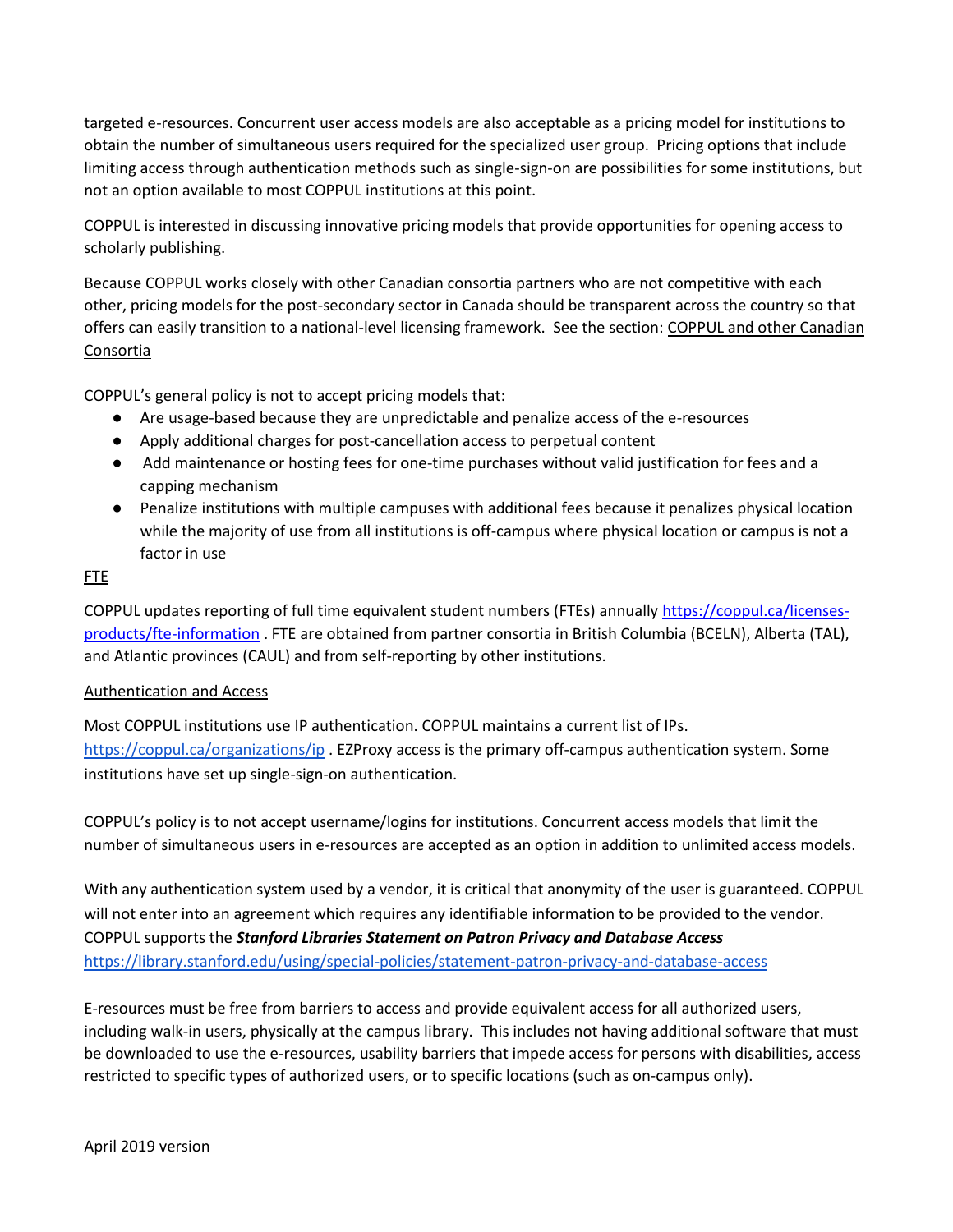COPPUL's model license recognizes authorized users as "all current students, staff and faculty of the Member Institution, whether full- or part-time, permanent, temporary, contract or visiting appointments, retired faculty and staff, faculty or staff with Emeritus or equivalent status, and researchers associated with Member Institution regardless of the physical location of such persons. Additional groups of Authorized Users (e.g., alumni) may be included….Authorized Users also include individual members of the public (walk-in users) while they are physically on the premises of a Member Institution. For the avoidance of doubt, walk-in use is intended for individual users, not as a substitution for a license by another institution."

## Invoicing

COPPUL receives a single invoice for all members participating on the license and handles payment to the vendor on behalf of participating members. Invoicing terms must allow for a minimum of 60 days for payment. In some cases, for example with end-of-year offers, COPPUL and the vendor will coordinate direct invoicing to the institution. COPPUL's end-of-year is March 31.

COPPUL will accept offers in multiple currencies, but as part of the negotiation, the exchange rate to US and Canadian dollars must be agreed upon. COPPUL can only accept US or Canadian dollar invoices. When paying in US dollars, the US cheque is paid from a Canadian bank. COPPUL does not have a US banking institution. COPPUL will not pay for vendor's banking charges.

Because COPPUL manages invoicing for seven provinces with different tax rates, COPPUL requests vendors to not apply tax or only apply the 5% federal GST tax. Institutions will self-assess their other provincial taxes.

## Licensing

An academic-focused license agreement is required for all e-resources managed by COPPUL. COPPUL prefers to use the COPPUL Model License [\(https://coppul.ca/for-vendors\)](https://coppul.ca/for-vendors) which contains the standard usage rights required in any agreement.

COPPUL negotiates and signs the license on behalf of participating members. The COPPUL Licensing Coordinator passes new licenses by the License Working Group [\(https://coppul.ca/about-coppul/committees-and-working](https://coppul.ca/about-coppul/committees-and-working-groups/license-working-group)[groups/license-working-group\)](https://coppul.ca/about-coppul/committees-and-working-groups/license-working-group) for review and comment. Members do not negotiate or sign their own agreement in a consortia deal. License agreements may be updated with addenda for each term.

When COPPUL signs a consortia license with a vendor, we request that all benefits, warranties, and other terms and conditions within the COPPUL Consortia License, once finalized, will be offered and available to members directly for existing and future Agreements outside of the COPPUL agreement.

Generally, a license is negotiated with additional schedules added annually to update business terms. Licenses should be reviewed at regular intervals to ensure they reflect current industry practices.

The following principles would be required in any license, whether the COPPUL model license or a vendor is used:

- **Canadian Copyright law** 
	- $\circ$  nothing shall in any way restrict or limit the ability of users to engage in or conduct any activity that is otherwise permitted under Canadian copyright laws, including without limitation pursuant to any fair dealing exceptions.
- Agreement confidentiality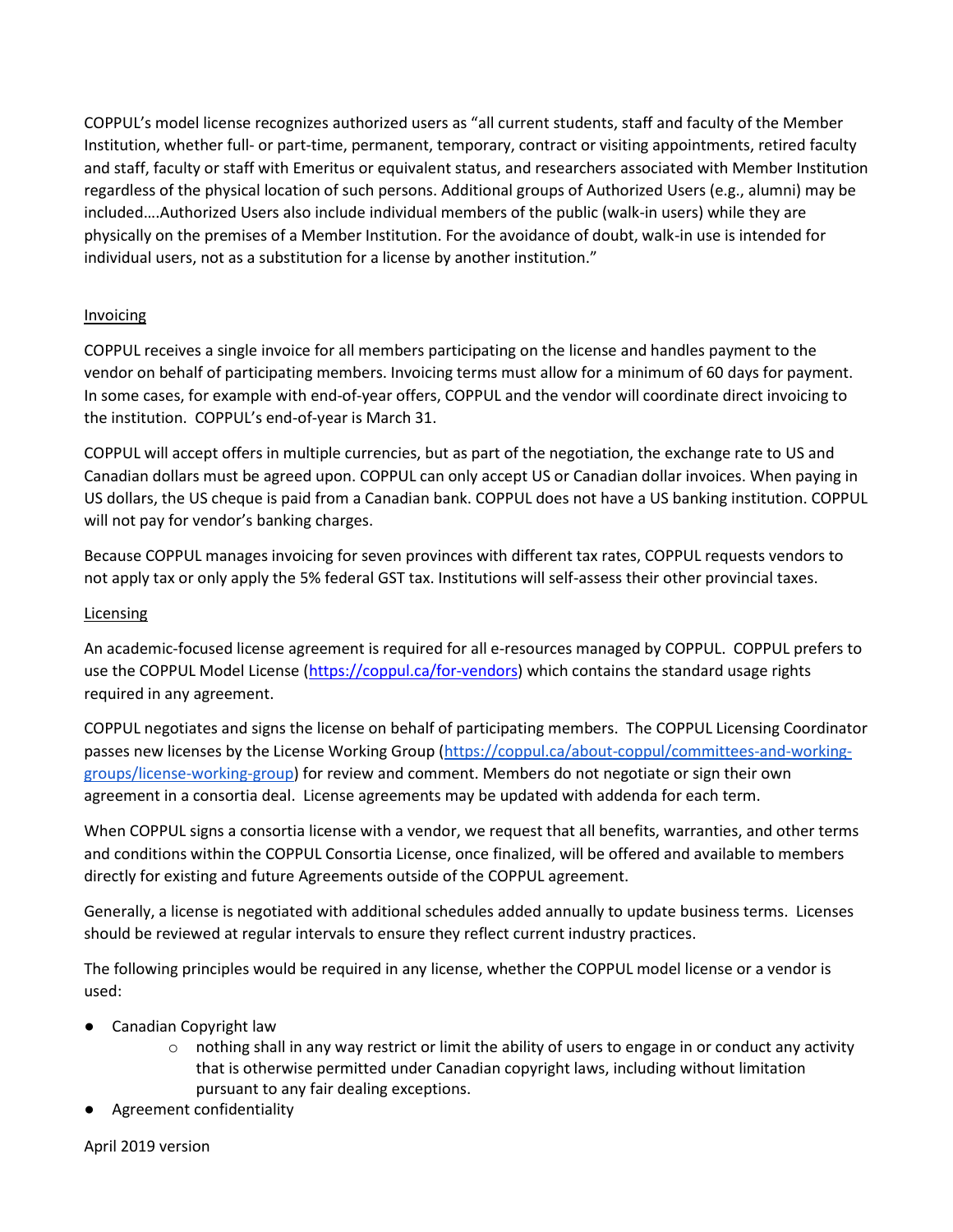- $\circ$  COPPUL does not generally sign agreements with non-disclosure clauses
- **Entire Agreement** 
	- o The License shall be the entire agreement and no other terms or online conditions shall form a part of the Agreement.
- Permitted uses
	- o Permitted uses should be specifically described. The COPPUL model license provides preferred text for describing uses in traditional university practices including interlibrary loan, electronic reserves, course packs and classroom use, learning management scholarly sharing, and text and data mining.
- Post-cancellation rights
	- $\circ$  It must be clearly stated if the License is an access-only subscription or if there are continuing post-cancellation rights (perpetual rights).
- Governing law and dispute location
	- o The laws of Canada and the province of British Columbia should prevail or the clause should remain silent.
- Indemnification and limits of liability
	- $\circ$  COPPUL cannot indemnify publishers. Institutions use reasonable efforts to inform users of the rights and restrictions of using the e-resource. Institutions can not be held reasonable for exceptional misuse. Institutions and vendors will work together to identify and resolve any breaches from an offending IP.
- Vendor System Performance
	- $\circ$  Licensing language should provide a mechanism for dealing with notification of downtime and compensation for situations with extended downtime, such as re-negotiation of pricing or cancellation of the license without penalty
- Multi-year opt-out clause
	- $\circ$  The model license has our preferred wording that allows a member to leave a multi-year deal due to financial circumstances at no penalty to the institution or other members in the deal.
- User rights, privacy and authentication
	- $\circ$  User rights must adhere to international standards and principles for licensing and accessing digital information resources

#### COPPUL and other Canadian Consortia

Canadian consortia do not compete with other consortia for member participation on licenses. COPPUL participates in several offers with other consortia to increase purchasing leverage. COPPUL works through an informal network of Canadian consortia called Consortia Canada [\(http://www.concan.ca/\)](http://www.concan.ca/). One consortium acts as the lead, working with the vendor and coordinating efforts of the other consortia. The Consortia Canada model license is the basis for licensing discussions. A single license is used with signatories for each participating consortia to sign on behalf of their members.

For multi-consortial offers, each consortium coordinates communication with its' own members and each library participates through their provincial consortia:

- British Columbia participate through the British Columbia Electronic Library Network (BC-ELN) [\(https://bceln.ca/\)](https://bceln.ca/)
- Alberta members through The Alberta Library (TAL) [\(http://thealbertalibrary.ca/\)](http://thealbertalibrary.ca/)
- The Manitoba Library Consortium (MLCI) handles some licensing